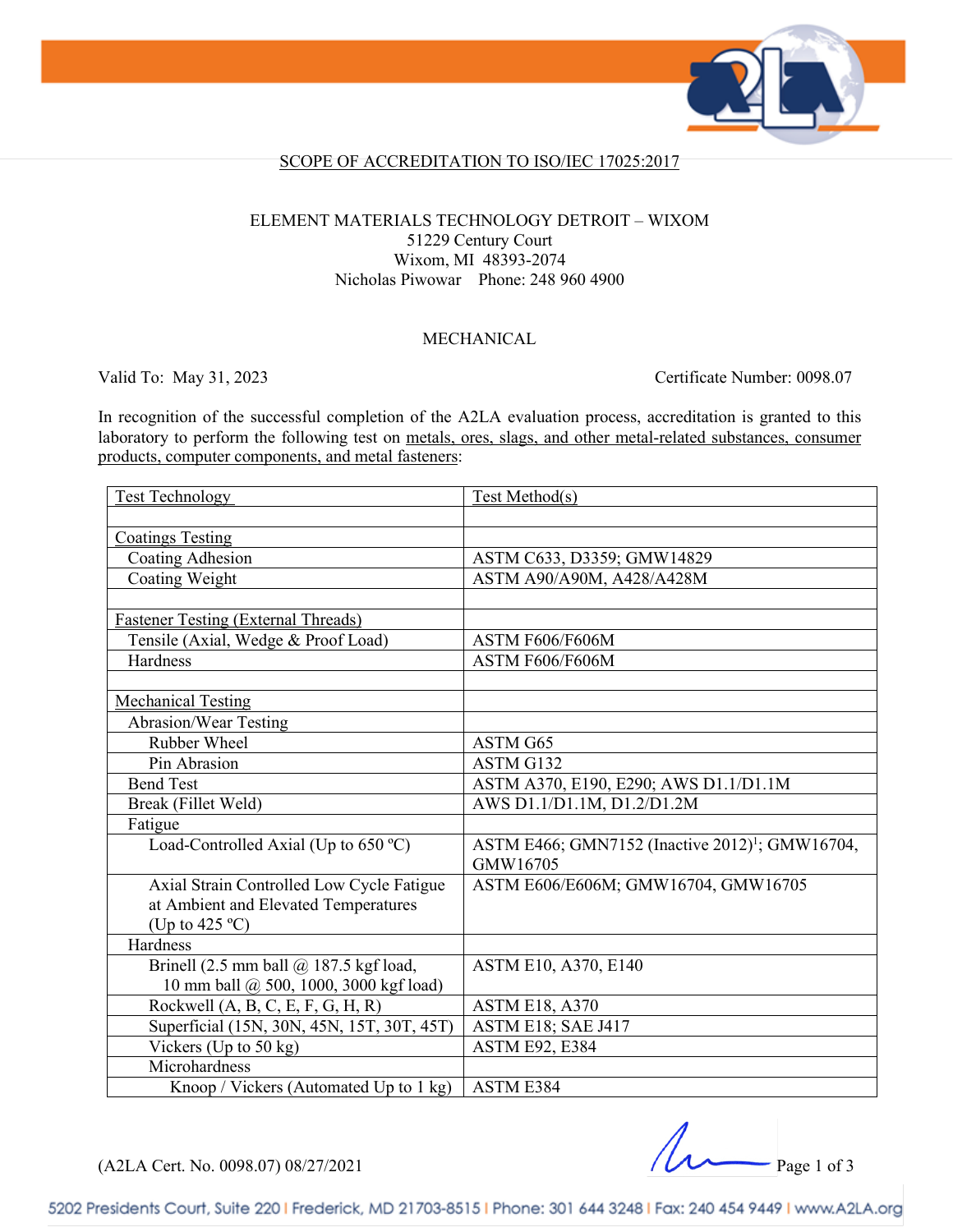| <b>Test Technology</b>                             | Test Method(s)                                                                                                                                                                                                                                                                         |
|----------------------------------------------------|----------------------------------------------------------------------------------------------------------------------------------------------------------------------------------------------------------------------------------------------------------------------------------------|
| Mechanical Testing (cont.)                         |                                                                                                                                                                                                                                                                                        |
| Impact                                             |                                                                                                                                                                                                                                                                                        |
| Charpy @ Controlled Temperatures                   | ASME Section IX; ASTM A327/327M, A370, E23;<br>AWS D1.1/D1.1M, D1.5/D1.5M; EN 10045-1<br>(Withdrawn 1990) <sup>1</sup> ; ISO 148-1                                                                                                                                                     |
| Modulus                                            | ASTM E111; SOP MT-11                                                                                                                                                                                                                                                                   |
| Poisson's Ratio                                    | ASTM E132; SOP MT-12                                                                                                                                                                                                                                                                   |
| Shear                                              | ASTM B769                                                                                                                                                                                                                                                                              |
| Tension (Up to 120,000 lb), (-100 to 450) °F       | ASTM A370, B557/B557M, E8/E8M, E21; ISO 6982-1                                                                                                                                                                                                                                         |
| n-value                                            | ASTM E646                                                                                                                                                                                                                                                                              |
| r-value                                            | ASTM E517                                                                                                                                                                                                                                                                              |
| <b>Discontinuities</b>                             | SAE J122, J123                                                                                                                                                                                                                                                                         |
| Weld Procedure & Operator Qualification<br>Testing | ASME Section IX; AWS D1.1/D1.1M (Sections Visual<br>Insp. 4.9.1, Mechanical 4.9.3, Bend 4.9.3.1, Reduced<br>Section Tensile 4.9.3.4, CVN Part D 4.34 - 4.3.9, All<br>Weld Tensile 4.9.3.6, Macroetch 4.9.4), D1.5/D1.5M<br>(Sections Tension 5.18.1, Macroetch 5.18.2, Bend<br>5.18.3) |
| Visual                                             | ASME Section V, Article 9;                                                                                                                                                                                                                                                             |
|                                                    | AWS D1.1/D1.1M (Section 4.9.1)                                                                                                                                                                                                                                                         |
|                                                    |                                                                                                                                                                                                                                                                                        |
| Metallographic Evaluation                          |                                                                                                                                                                                                                                                                                        |
| Sample Preparation                                 | <b>ASTME3</b>                                                                                                                                                                                                                                                                          |
| Case Depth                                         | <b>SAE J423</b>                                                                                                                                                                                                                                                                        |
| Depth of Decarburization                           | ASTM E1077                                                                                                                                                                                                                                                                             |
| Grain Size                                         | <b>ASTM E112, E930</b>                                                                                                                                                                                                                                                                 |
| Inclusion Ratings by Image Analysis                | ASTM A247, E45 (Methods A, B, C, D, E), E1245                                                                                                                                                                                                                                          |
| <b>Intergranular Corrosion</b>                     | ASTM A262 (Practice A)                                                                                                                                                                                                                                                                 |
| Macro-Etching                                      | ASTM E340                                                                                                                                                                                                                                                                              |
| Micro-Etching                                      | ASTM E407; SOP MG-MP00                                                                                                                                                                                                                                                                 |
| <b>Plating Thickness</b>                           | ASTM B487-85(2013)                                                                                                                                                                                                                                                                     |
| Optical Microscopy                                 | ASTM E883; SOP MG-OM09                                                                                                                                                                                                                                                                 |
| <b>SEM/EDS</b>                                     | ASTM E1508                                                                                                                                                                                                                                                                             |
| Failure Analysis                                   | Using the methods listed on this Scope and                                                                                                                                                                                                                                             |
|                                                    | Scope 0388.02 in accordance with the ASM Handbook,                                                                                                                                                                                                                                     |
|                                                    | Volume 11                                                                                                                                                                                                                                                                              |
| Acceptability of Electronic Assemblies             | $\overline{\text{IPC-A-610}}$                                                                                                                                                                                                                                                          |
|                                                    |                                                                                                                                                                                                                                                                                        |
| <b>Environmental Exposure and Corrosion</b>        |                                                                                                                                                                                                                                                                                        |
| Salt Spray (Fog)                                   | ASTM B117; GM4298P; GMW3286; ISO 9227                                                                                                                                                                                                                                                  |
| Humidity                                           | ASTM D2247; GM4465P (Inactive 2010) <sup>1</sup> ; GMW14729                                                                                                                                                                                                                            |
|                                                    |                                                                                                                                                                                                                                                                                        |
| Other                                              |                                                                                                                                                                                                                                                                                        |
| <b>Heat Treat</b>                                  | SOP TE-21                                                                                                                                                                                                                                                                              |

SOP – Element Wixom Standard Operating Procedure available upon request

 $(42LA$  Cert. No. 0098.07) 08/27/2021 Page 2 of 3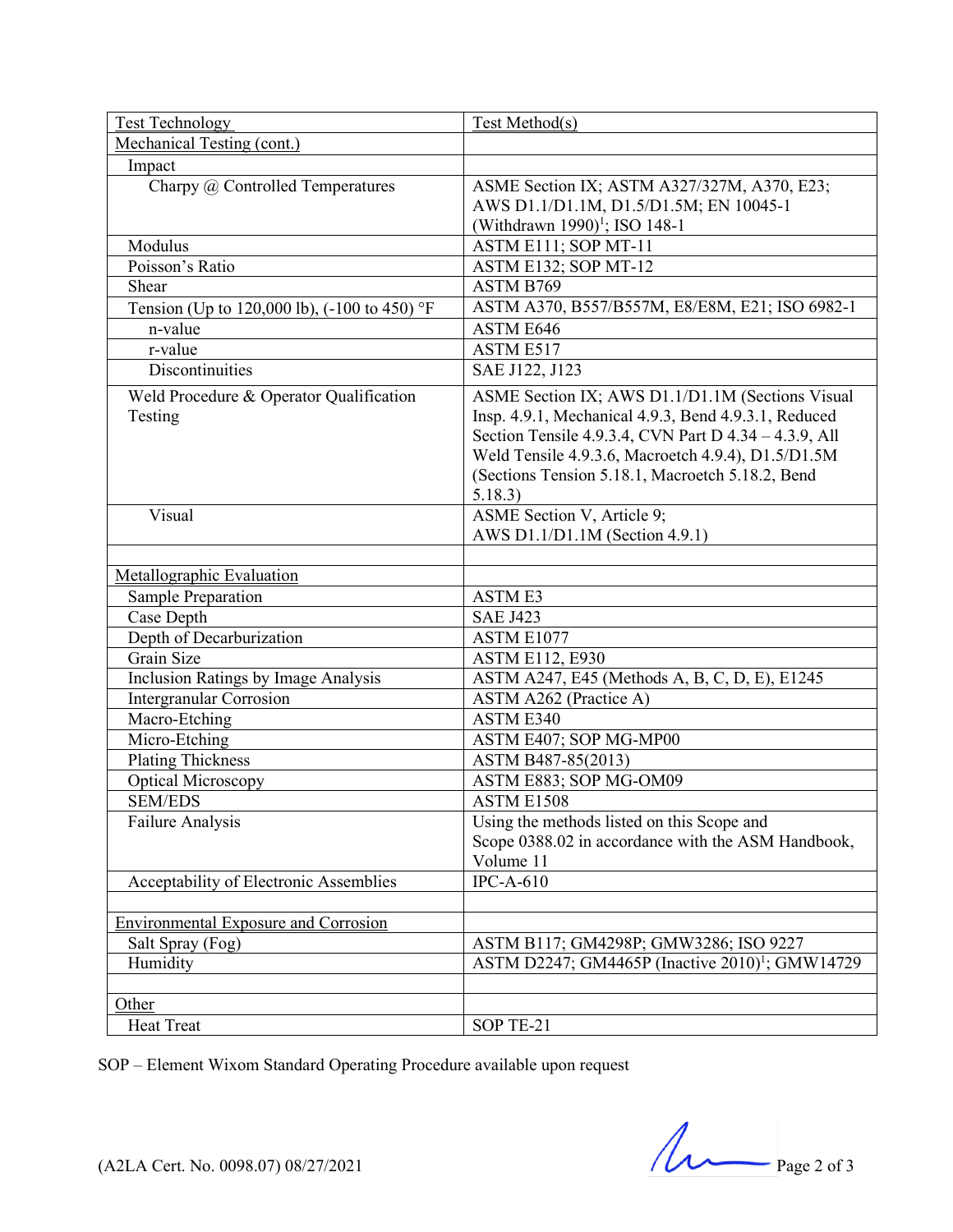<sup>1</sup>NOTE: This laboratory's scope contains withdrawn or superseded methods. As a clarifier, this indicates that the applicable method itself has been withdrawn or is now considered "historical" and not that the laboratory's accreditation for the method has been withdrawn.

 $(A2LA$  Cert. No. 0098.07) 08/27/2021 Page 3 of 3